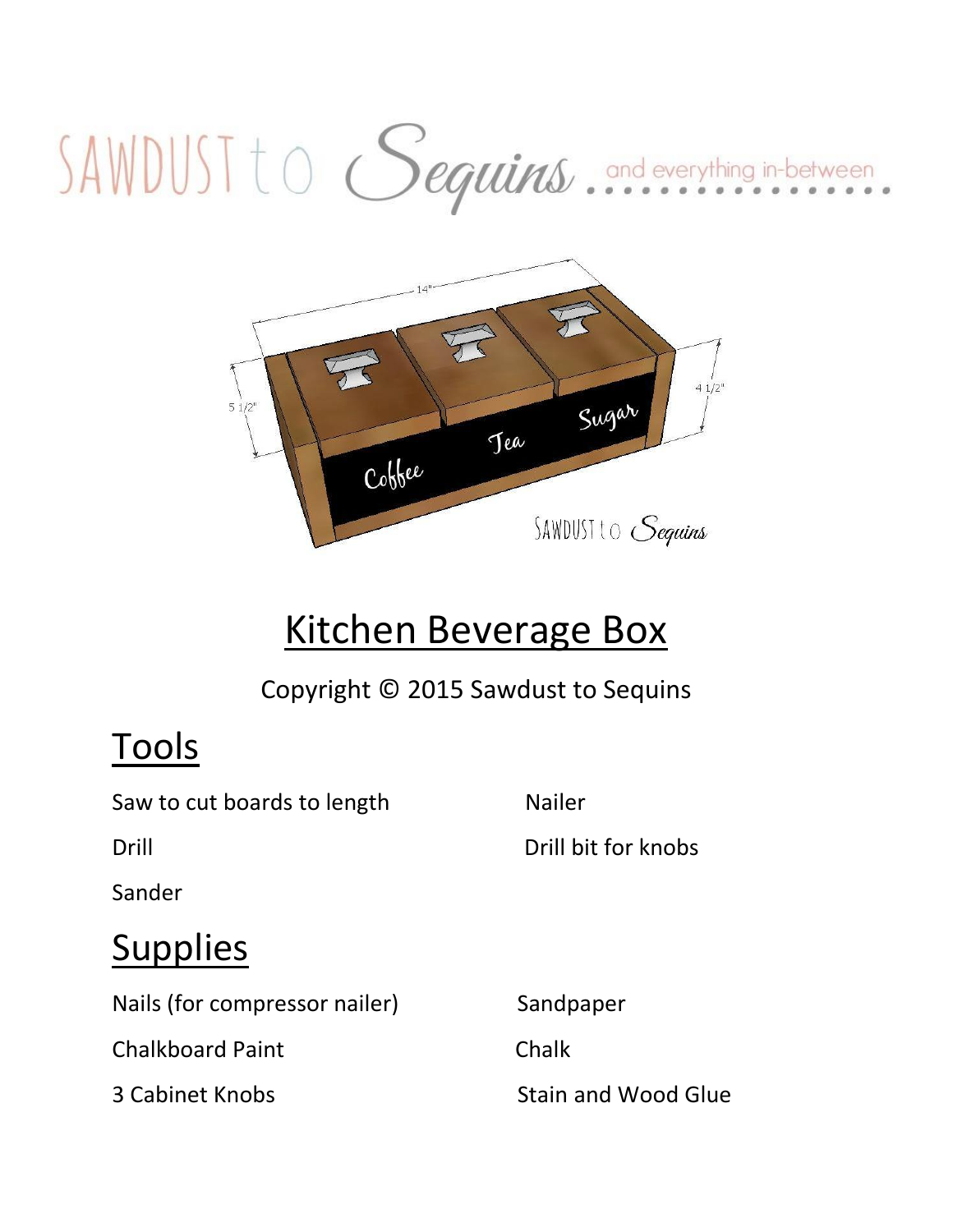#### Cut List

Cut List 1"x6"x72" Board



SAWDUST to Sequins

#### Step 1

Cut all boards to length according to cut list.

#### Step 2

Attach the two sides (4.5"x5.5") to the bottom board (12.5"x5.5") using a nail gun and wood glue. If you don't have a nail gun, small nails and a hammer work just as well, just sink your nails for finishing purposes.



## Step 3

Attach front and back pieces (3"x12.5") to form your box.